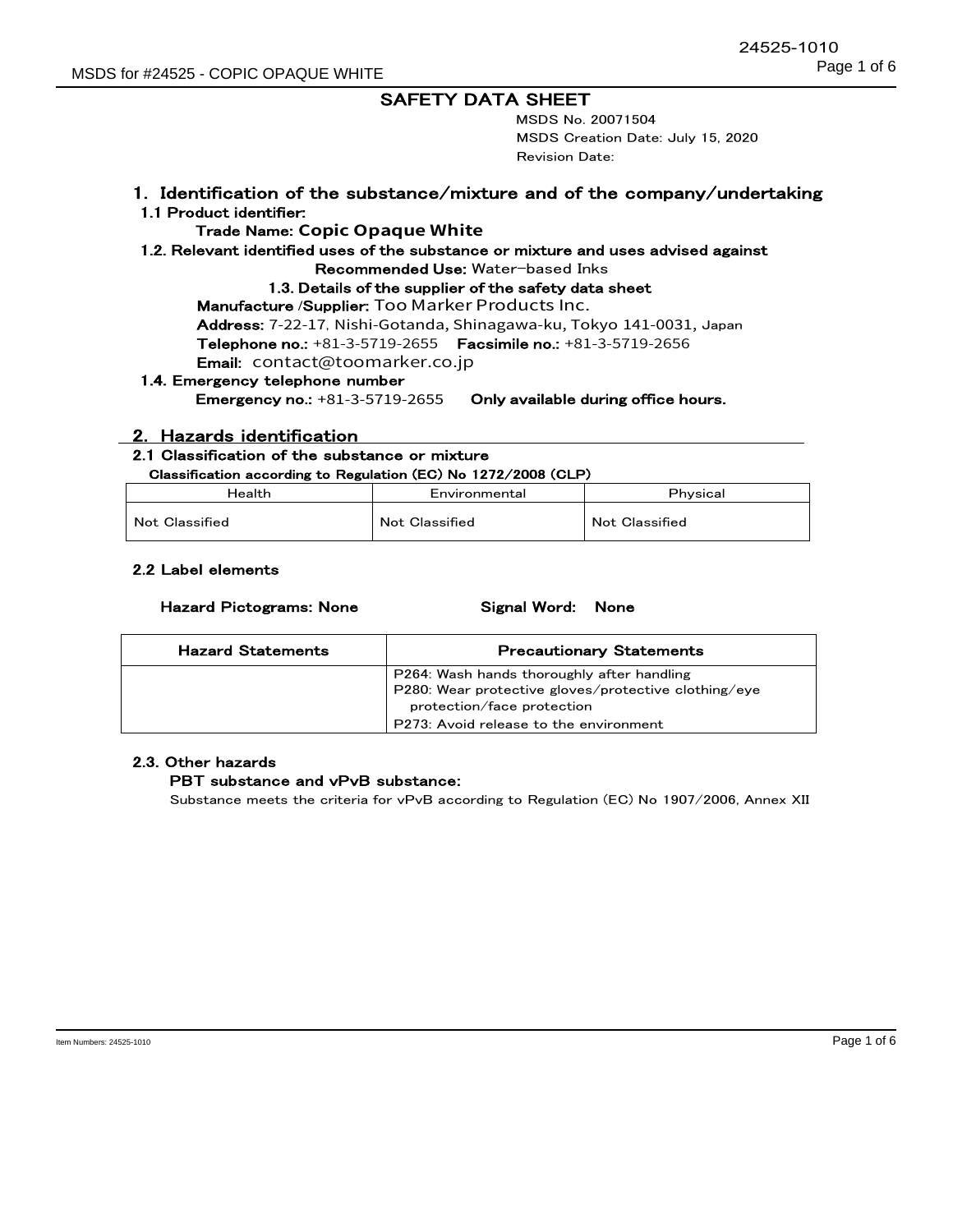# 3. Composition/information on ingredients

## 3.2 Mixture

# General information

| Component               | Classification                                                   | Weight percent | CAS No.<br>EC No.                   |
|-------------------------|------------------------------------------------------------------|----------------|-------------------------------------|
| 1. Titanium Dioxide     | None                                                             | $28.0 - 32.0$  | $13463 - 67 - 7$<br>$236 - 675 - 5$ |
| 2. Aluminum Silicate    | None                                                             | $8.0 - 12.0$   | $1344 - 00 - 9$<br>$215 - 684 - 8$  |
| 3. Magnesium sulfate    | None                                                             | $8.0 - 12.0$   | $7487 - 88 - 9$<br>$231 - 298 - 2$  |
| 4. Cationic polymer     | None                                                             | $3.0 - 4.0$    | Trade secret                        |
| 5. Sodium pyrithione    | Acute Tox. 4<br>Skin Irrit. 2<br>Eye Irrit. 2<br>Aquatic Acute 1 | < 0.1          | $3811 - 73 - 2$<br>$223 - 296 - 5$  |
| 6. Polymeric surfactant | None                                                             | < 0.05         | Trade secret                        |
| 7. Water                | None                                                             | $40.0 - 55.0$  | $7732 - 18 - 5$<br>$231 - 791 - 2$  |

## 4. First-aid measures

| 4.1 Description of first aid measure |                                                                                                                                                                                  |  |
|--------------------------------------|----------------------------------------------------------------------------------------------------------------------------------------------------------------------------------|--|
| Inhalation:                          | None                                                                                                                                                                             |  |
| <b>Skin Contact:</b>                 | Wash with water and soap or mild detergent. If irritation persists, obtain<br>medical advice immediately.                                                                        |  |
| Eye Contact:                         | Immediately flash eyes with generous amounts of water for at least 15<br>minutes. If irritation persists, obtain medical advice immediately.                                     |  |
| Ingestion:                           | Never give anything by mouth to an unconscious person. Get medical<br>aid. Do NOT induce vomiting. If conscious and alert, rinse mouth and<br>drink $2-4$ cups of milk or water. |  |

#### 4.2 Most important symptoms and effects, both acute and delayed: Not Available

#### 4.3 Indication of any immediate medical attention and special treatment needed: Not Available

## 5. Firefighting measures

#### 5.1 Extinguishing media:

Suitable extinguishing media: Water Fog, Dry Chemical, Form or Carbon Dioxide Unsuitable extinguishing media:

### 5.2 Special hazards arising from the substance or mixture

Not available.

### 5.3. Advice for firefighters

Firefighters should be equipped with self-contained breathing apparatus and turn out gear. Use suitable breathing apparatus

Collect contaminated fire extinguishing water separately. This must not be discharged into drains. Move undamaged containers from immediate hazard area if it can be done safely.

## 6. Accidental release measures

### 6.1 Personal precautions, protective equipment and emergency procedure

Avoid contact with skin, eyes and clothing. Avoid breathing vapor and mist. (Also see Section 8). Do not touch damaged container or leakage thing if you do not wear appropriate protective clothes.

### 6.2 Environmental precaution

Prevent further leakage or spillage if safe to do so. Do not let product enter drains. Discharge into the environment must be avoided.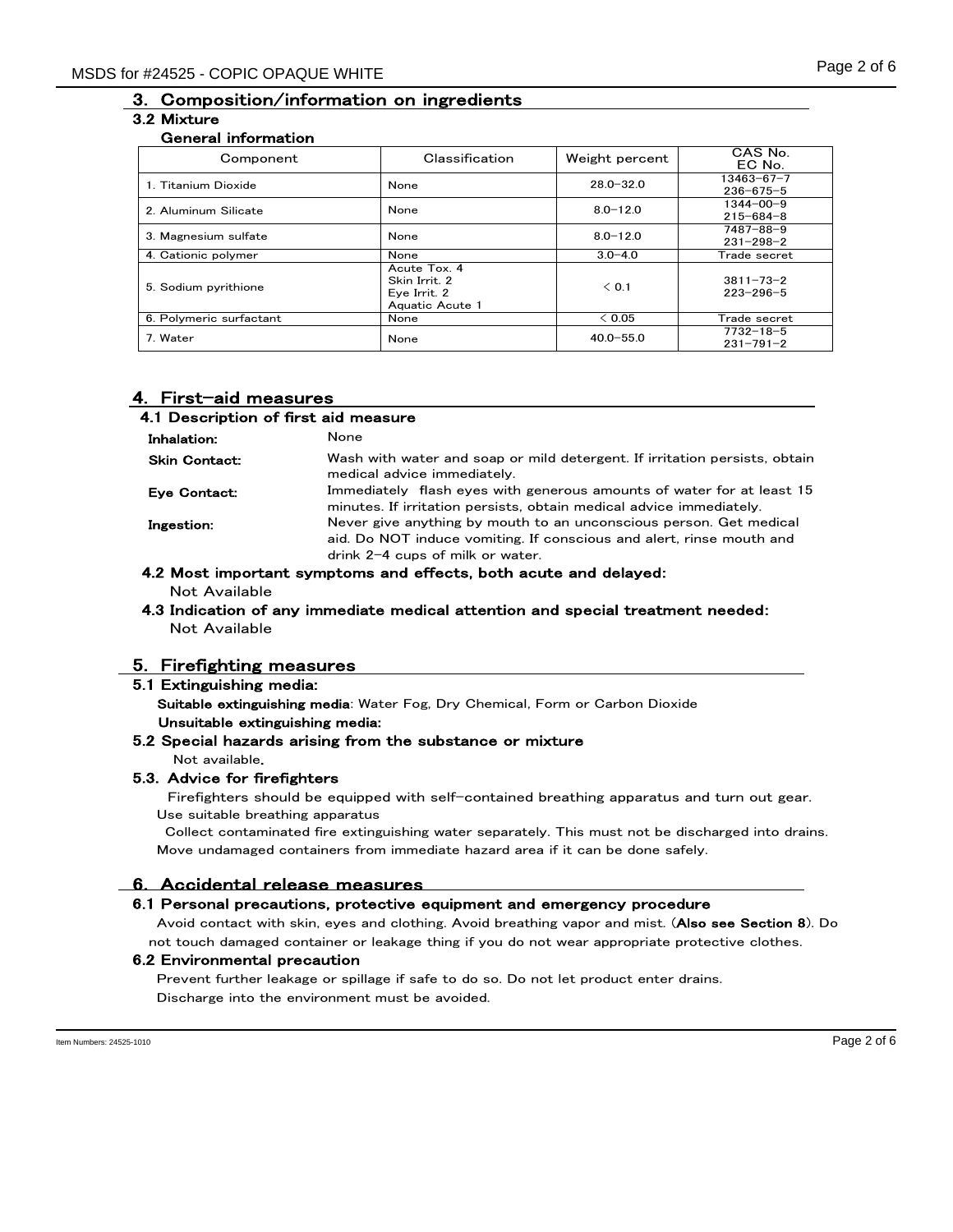#### 6.3 Method and materials for containment and clean up

 Contain spillage, and then collect with an electrically protected vacuum cleaner or by wet-brushing and place in container for disposal according to local regulations (see section 13)..

#### 6.4 Reference to other sections

For disposal see section 13.

## 7. Handling and storage

#### 7.1 Precautions for safe handling

 The worker wears an appropriate protection tool, and avoids contact and the inhalation into eyes and the skins (Also see Section 8).

#### 7.2. Conditions for safe storage, including any incompatibilities

The storage container must closely stop it, and be grounded and bonded. Store away from low temperature less than its melting point and high temperature below  $50^{\circ}$ C.

#### 7.3 Specific end use(s)

8.1 Control parameters

No data available

## 8. Exposure controls/personal protection

|              | $ACGIH 2002 -$                                      | <b>OSHA PEL</b>     | EU-ILV        | <b>DFG MAK</b> |
|--------------|-----------------------------------------------------|---------------------|---------------|----------------|
|              | TWA                                                 |                     |               |                |
|              | 10 mg/m $^3$                                        | 5 mg/m <sup>3</sup> | not           | not            |
|              | (as dust)                                           | (as dust)           | investigating | investigating  |
|              | 2 mg/m <sup>3</sup>                                 | 15 mg/m $^3$        | not           | not            |
|              | (as dust)                                           | (as dust)           | investigating | investigating  |
| $8.0 - 12.0$ | 10 mg/m $^3$                                        | 15 mg/m $^3$        | not           | not            |
|              | (as dust)                                           | (as dust)           | investigating | investigating  |
|              | W <sub>t</sub> $%$<br>$28.0 - 32.0$<br>$8.0 - 12.0$ |                     |               |                |

#### 8.2 Exposure Controls

Equipment Measures: Facial cleansing shower and washroom equipment, etc.

Protection Tool: The worker has to wear following protection tools for personal safe. Eye Protection: Chemical safety glasses with side-shields or goggles Skin Protection: Neoprene glove, boots, and/or full body protection Ingestion Protection: Face shield or mask

## 9. Physical and chemical properties

## 9.1. Information on basic physical and chemical properties

| Appearance: White liquid                                 | Vapor Pressure: Not available                      |
|----------------------------------------------------------|----------------------------------------------------|
| Odor: Little smell                                       | Vapor Density: Not available                       |
| Odor threshold: None                                     | Solubility in Water: $\infty$                      |
| $pH: 5.5-7.5(100%)$                                      | Octanol/Water Partition Coefficient: Not available |
| Melting Point/freezing point: $0^{\circ}$ C              | Auto Ignition Temperature: Not applicable          |
| Initial boiling point and boiling range: $100^{\circ}$ C | Decomposition Temperature: Not applicable          |
| Flash Point: Not applicable                              | Viscosity at $25^{\circ}$ C (mPas): $\leq 600$     |
| Evaporation rate: not available                          | Explosive properties: Not applicable               |
| Flammability: Not applicable                             | Oxidizing properties: Not applicable               |
| Upper Flammability Limits: Not applicable                |                                                    |
| Lower Flammability Limits: Not applicable                |                                                    |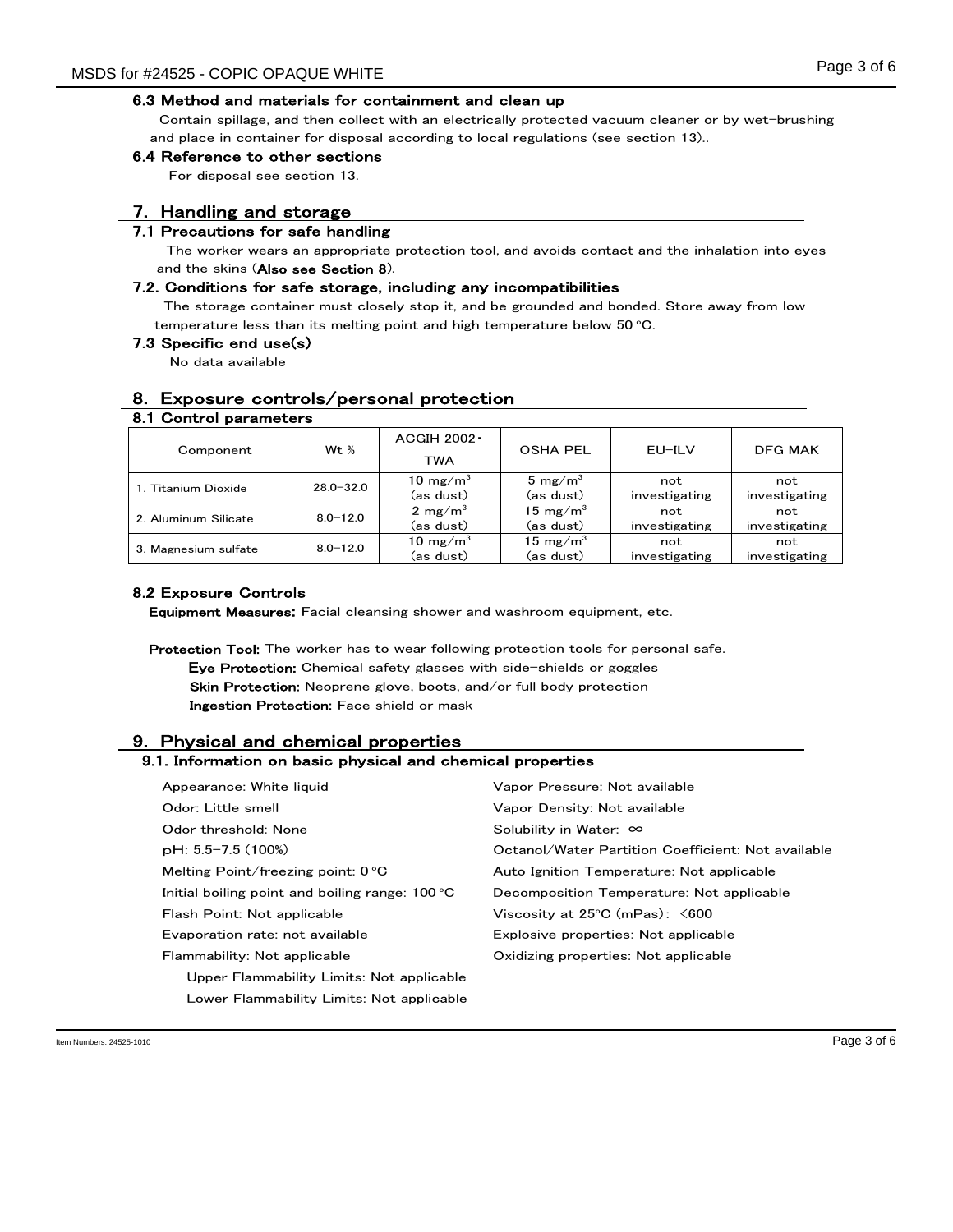#### 9.2. Other information: None

#### 10. Stability and reactivity

- 10.1 Reactivity: None
- 10.2 Chemical Stability: No decomposition, if used according to specifications.
- 10.3 Possibility of Hazardous Reactions: None are known.
- 10.4 Conditions to Avoid: Do not reserve with high temperature up to  $50^{\circ}$ C.

Do not freeze the liquid.

- 10.5 Incompatible materials: Strong acid and alkali.
- 10.6 Hazardous Decomposition Products: None are known.

## 11. Toxicological Information

#### 11.1 Information on toxicological effects

Acute toxicity; No data available.

Skin corrosion/irritation; No data available.

Serious eye damage/irritation; No data available.

Respiratory or skin sensitization; No data available.

Germ cell mutagenicity; No data available.

Carcinogenicity; No data available.

Reproductive toxicity; No data available.

STOT-single exposure; No data available.

STOT-repeated exposure; No data available.

Aspiration hazard; No data available.

**Other Information**; None

#### 12. Ecological Information

12.1. Toxicity: No data available

12.2 Persistence and degradability No data available

12.3 Bioaccumulative potential; No data available

12.4 Mobility in soil; No data available

12.5 Results of PBT and vPvB assessment; vPvB Substances: None - PBT Substances: None

12.6 Other adverse effects: Not contain substances that deplete the ozone layer.

## 13. Disposal Considerations

## 13.1. Waste treatment methods

Waste must be disposal of in accordance with federal, state and local regulations.

### 14. Transport Information

14.1 UN Number: Not classified as dangerous in the meaning of transport regulations.

- 14.2 UN Proper Sipping Name: Not restricted.
- 14.3 Transport Hazard Class: Not restricted.
- 14.4 Packing Group: Not restricted.
- 14.5 Environmental Hazards: Not restricted.
- 14.6 Special Precautions for User: Wear protection tools for personal safe in Section 8. Transport according to Annex II of MARPOL 73/78 and the IBC Code:

Not hazardous item, not restricted.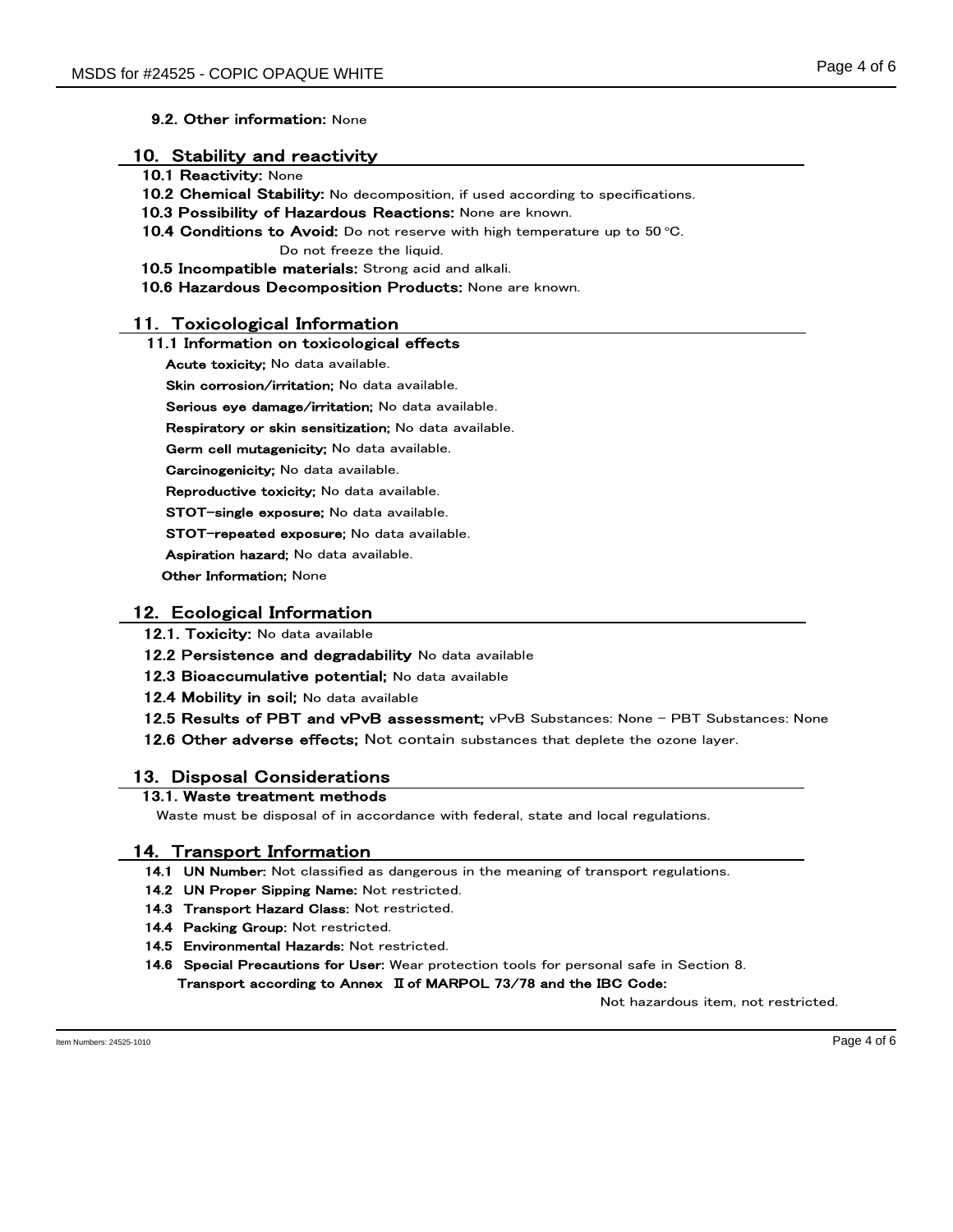## 15. Regulatory Information

#### 15.1 Safety, health and environmental regulations/legislation specific for the substance or mixture

(EU Information) (EC) 850/2004: Not Restricted (EU) No.649/2012: Not Restricted :2001/65/EU + (EU) 2015/863 Not Restricted REACH SVHC: Not Restricted (USA Information) SARA Title Ⅲ § 302: None § 304: None § 313: None California Proposition 65: None HMIS Rating: Health: 1 Flammability: 0 Reactivity: 0 Personal Protection: C NFPA Rating: Health: 1 Flammability: 0 Reactivity: 0

Inventory Status: All components are listed on ENCS, TSCA, DSL, NZIoC, PICCS, AICS, KECI, IECSC, and EINECS/ELINCS.

#### 15.2 Chemical safety assessment: No

#### 16.Other Information

#### Literature References:

- \* ACGIH Threshold Limit Values for Chemicals Substances and Physical Agents and Biological Exposure Indices.
- \* ILO Occupational Safety and Health Series 37 "occupational Exposure Limits for Airborne Toxic Substances"
- \* World Health Organization International Agency for Research on cancer, IARC Monographs on the Carcinogenic Risk of Chemicals to humans
- \* ECHA Website
- \* SDSs of law materials
- \* EU Regulation (EC) 2037/2000, (EC)304/2003, (EC) 1272/2008
- \* Compilation of safety data sheets Version 2.0
- \* Guidance on the compilation of safety data sheets Version 3.1
- \* JIS Z 7252/2019, 7253/2019

#### Abbreviation

EU: European Union OSHA PEL: PEL(Permissible Exposure Limit) under Occupational Safety and Health Administration (USA). ACGIH TLV: TLV (Threshold Limit Value) under American Conference of Governmental Industrial Hygienists. EU ILV: Indicative Limit Values for Occupational Exposure under EU Directive 91/322/EEC, 2000/39/EC and 2006/15/EC. DFG MAK: MAK (Maximalc Arbeitsplatz-Konzentration) under Deutsche Forschungsgemeinschaft. TWA: Time Weighted Average STEL: Short Term Exposure Limit IARC: International Agency for Research on Cancer NTP: National Toxicology Program(USA)

- PBT: Persistent Bio-accumulative and Toxic
- vPvB: very Persistent and very Bio-accumulative

The information, data and recommendations set forth herein (the "information") are presented in good faith and are believed to be correct as of the date hereof. The company/manufacturer makes no representations as to the completeness or accuracy of the information and disclaims responsibility for any reliance thereon. The information is provided upon the condition that the persons receiving same will make their own determination as to its suitability for their purposes prior to use. Any use of the Information must be determined by the user to be in accordance with applicable Federal, state and local